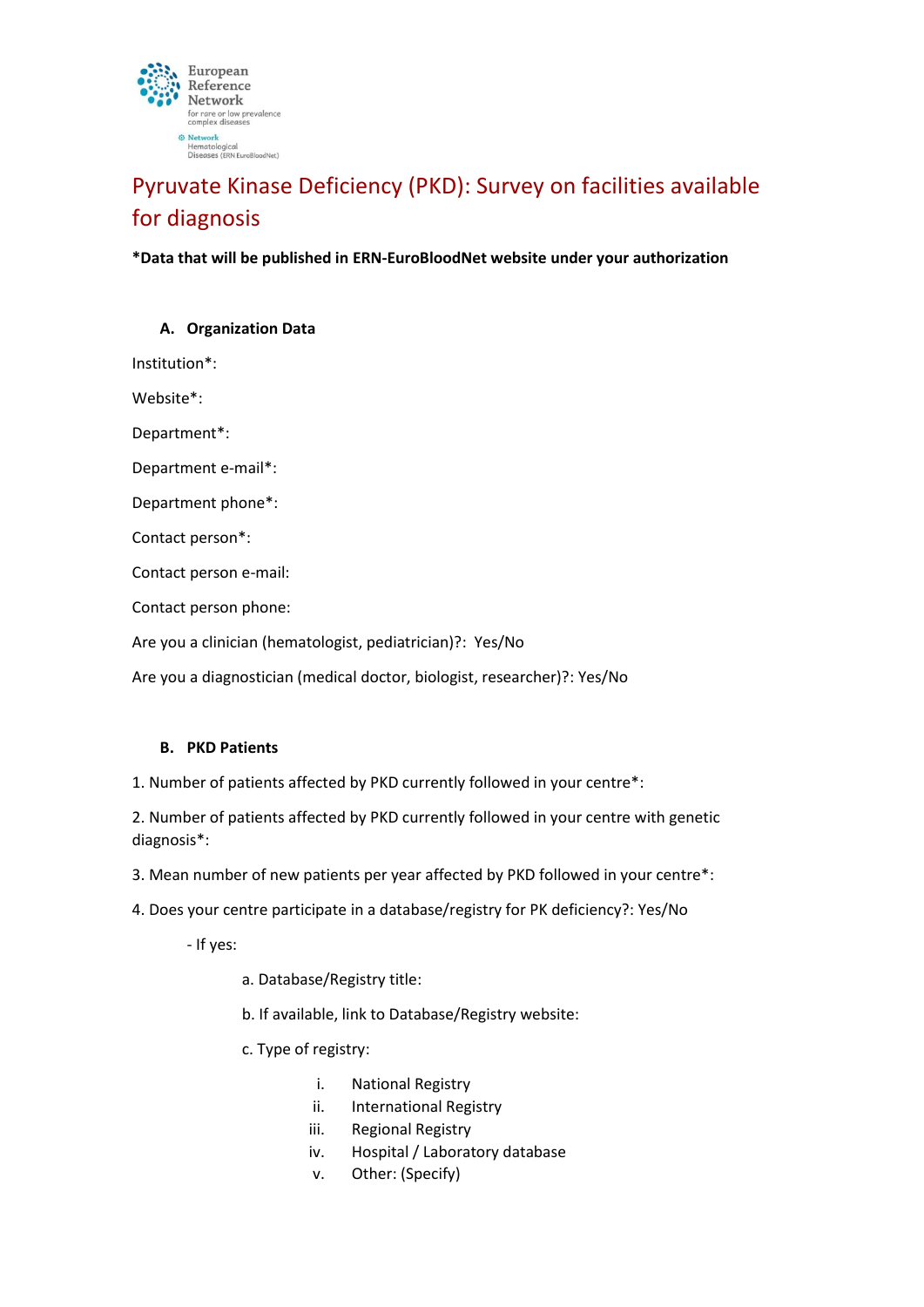

d. Curator Name:

e. Curator e-mail:

### **C. PKD Diagnosis - Part A PK enzyme activity**

- 1. Total number of PKD diagnosis\*:
- 2. Mean number of new PKD diagnosis per year\*:
- 3. Do you perform in your centre PK activity assay?\*:Yes/No

- If yes:

- a. Which method do you use to perform PK activity assay:\*
	- i. Spectrophotometric assay (Beuter 1980)
	- ii. Other quantitative methods (please specify):
	- iii. Semi-quantitative methods (please specify):
	- iv. Commercial kit (please specify):
	- v. Other (please specify):

b. Do you also perform hexokinase (HK) enzyme activity to assess mean red cell age through PK/HK ratio?: Yes/No

4. Do you externalyze the PK activity quantitative assay?\*: Yes/No

- If yes:

- a. External Institution/Laboratory Name (Not mandatory):
- b. Which method is used to perform PK activity assay: Multiple choice
	- i. Spectrophotometric assay (Beuter 1980)
	- ii. Other quantitative methods (please specify):
	- iii. Semi-quantitative methods (please specify):
	- iv. o Commercial kit (please specify):
	- v. o Other (please specify):
	- vi. I am not informed

b. Do you also externalyze hexokinase (HK) enzyme activity to assess mean red cell age through PK/HK ratio? Yes/No

5. If you do not perform PK activity assay nor in your centre neither externalized please specify the reason:

- a. We only perform DNA analysis of PKLR
- b. PK activity test is not authorized in my centre to be externalized
- c. PK activity assay is not available in my country (to the best of my knowledge)
- d. Other (Please, specify):